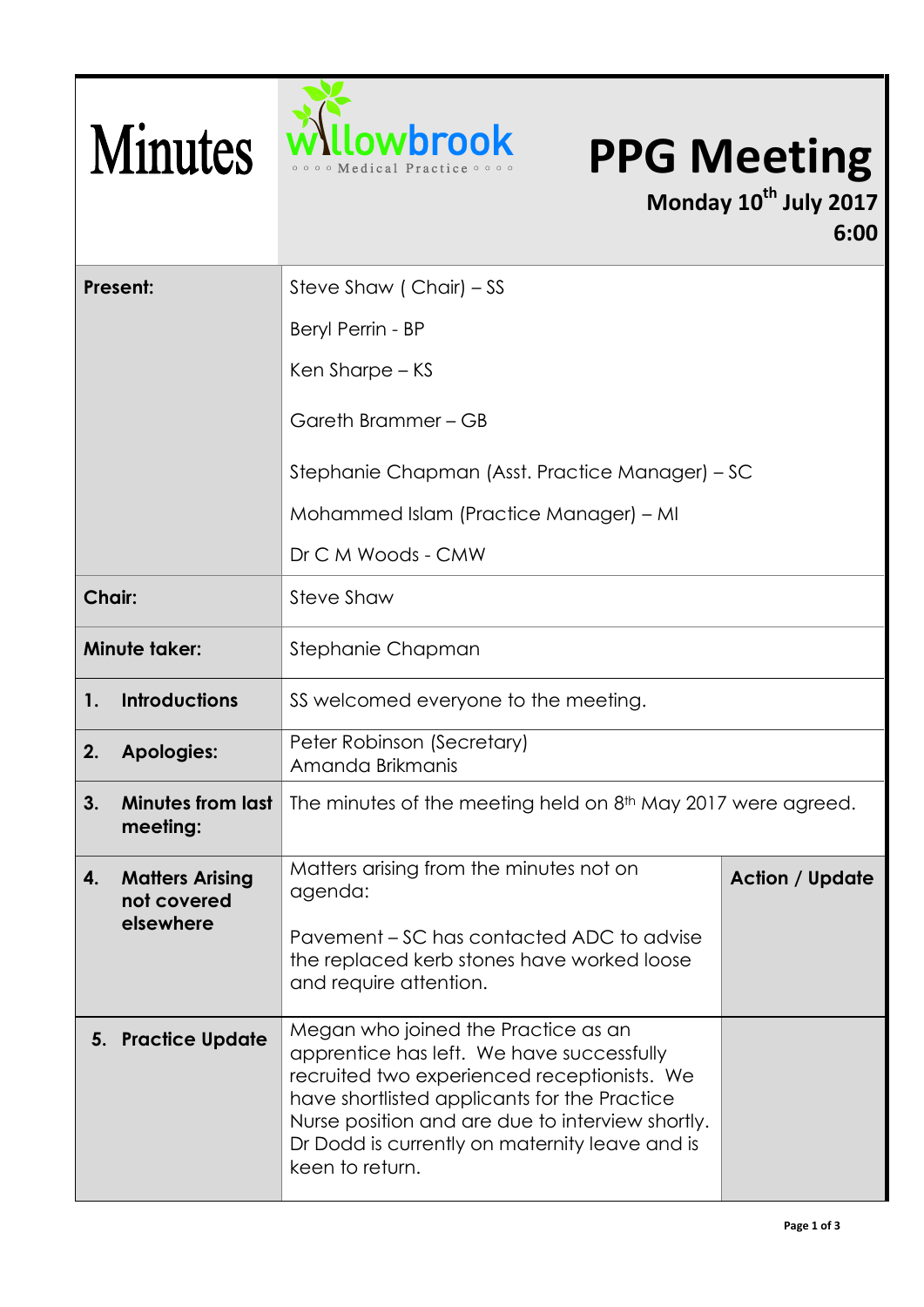|    |                                         | Telephone – new server installed. Router to be<br>installed and looking at further increasing<br>number of lines. Telephone triage - data being<br>gathered.<br>Doctor First Appointments - data collection still<br>being gathered. System will be bespoke to<br>the practice.<br>Education of GPs, staff and patients will be<br>arranged and essential for system to work.<br>Patients will be contacted and kept up to<br>date when anything to report.<br>Potential 7 day working at practice and how<br>this would work -<br>CMW explained WMP being biggest practice<br>bulk of work would be by our GPs.<br>Government requirement if 08:00am -<br>08:00pm, 7 days a week. WMP would keep<br>Monday evening going plus proportion of<br>Saturday morning opening; Woodlands and<br>Brierley Park would also be involved. Extended<br>hours start October 2017, similar hours to now<br>but same number of appointments over a<br>longer time. |  |
|----|-----------------------------------------|-------------------------------------------------------------------------------------------------------------------------------------------------------------------------------------------------------------------------------------------------------------------------------------------------------------------------------------------------------------------------------------------------------------------------------------------------------------------------------------------------------------------------------------------------------------------------------------------------------------------------------------------------------------------------------------------------------------------------------------------------------------------------------------------------------------------------------------------------------------------------------------------------------------------------------------------------------|--|
|    | 6. Event Planning                       | It was agreed SS and SC to arrange meeting<br>to discuss date and final programme for the<br>next PPG event.                                                                                                                                                                                                                                                                                                                                                                                                                                                                                                                                                                                                                                                                                                                                                                                                                                          |  |
| 7. | <b>Primary Care</b><br><b>Dashboard</b> | MI reported positive feedback following a<br>meeting with Jacqui Kemp, Primary Care<br>Development & Performance Manager at the<br>CCG. A&E attendance improved a lot.<br>Dr Woods added that we haven't done<br>anything radically different. Could be partly<br>due to the word being put out that A&E are<br>under pressure.                                                                                                                                                                                                                                                                                                                                                                                                                                                                                                                                                                                                                       |  |
|    | 8. Topics for next<br>meeting           | Event planning<br>Membership & Communications                                                                                                                                                                                                                                                                                                                                                                                                                                                                                                                                                                                                                                                                                                                                                                                                                                                                                                         |  |
|    | other<br>9. Any<br><b>Business</b>      | PPG leaflet – to be put in place soon. SC to<br>check for any changes before publishing.<br>Ashfield Chair Meeting - SS attended.<br>Dashboard discussed                                                                                                                                                                                                                                                                                                                                                                                                                                                                                                                                                                                                                                                                                                                                                                                              |  |